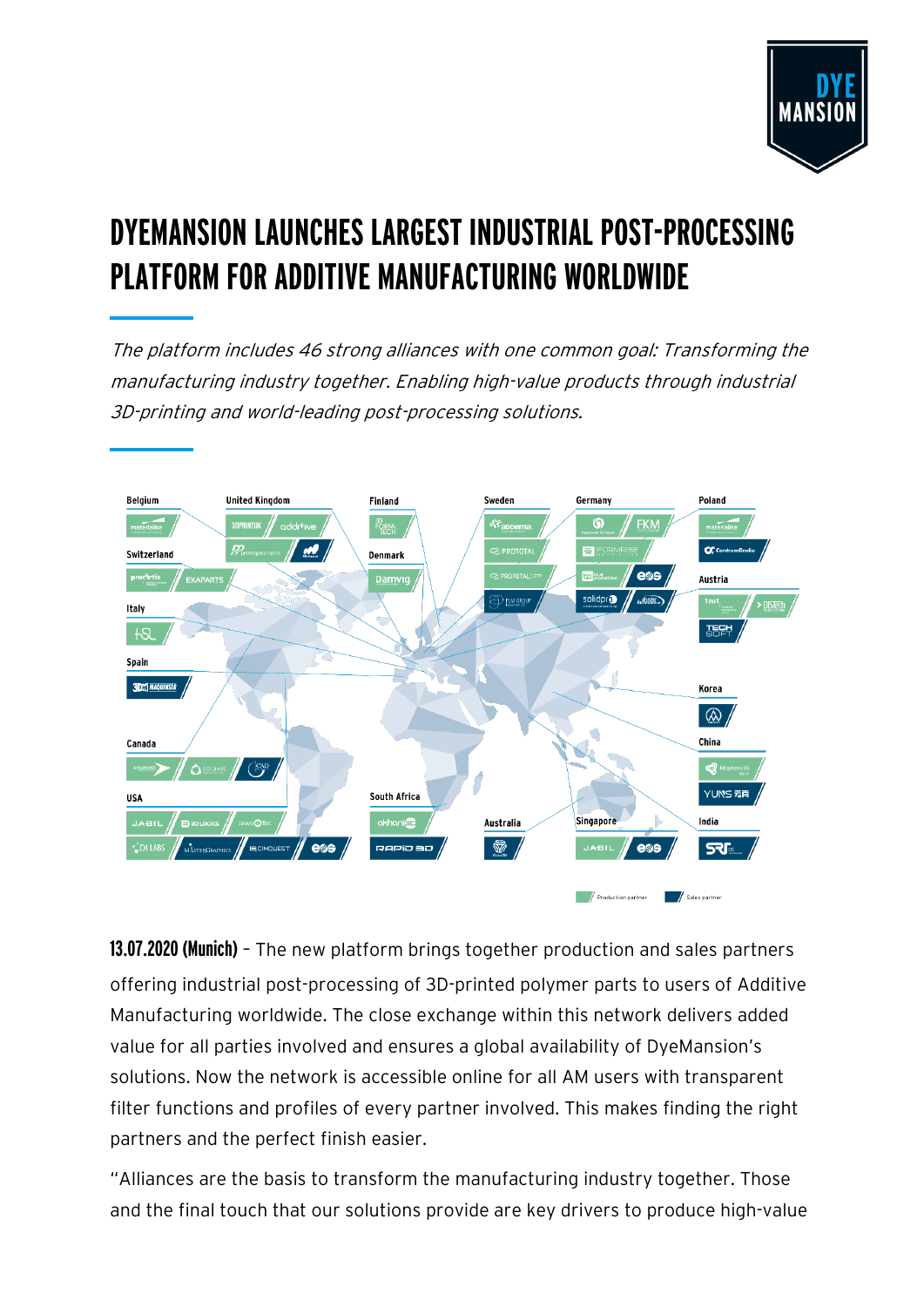

products at scale. We are proud to have built such a strong platform with partners worldwide, offering DyeMansion technology and sharing the same vision", says Kai Witter, Chief Customer Officer at DyeMansion.



Extract from the post-processing platform on the DyeMansion website

### **PRODUCTION PARTNERS MANUFACTURING HIGH-VALUE PRODUCTS AT SCALE**

All listed production partners are capable to produce high-value products at scale in DyeMansion quality. They play a key role in transforming the manufacturing industry and serve small and medium-sized customers to large corporate accounts in various industries from Automotive, Aerospace to Healthcare or Consumer.

Oscar Klassen, CEO & Co Founder at JawsTec: "With a partnership between DyeMansion and JawsTec, we will be able to provide our customers with the highest quality 3D printed parts after post-processing on the market for a cost effective price. Making it easier to access for small and large businesses in developing and production line products in the manufacturing industry. 3D printing provides flexibility with instant production and will be the way of future manufacturing because of its ability to make changes to the parts and finishes that are now achievable with the DyeMansion solutions."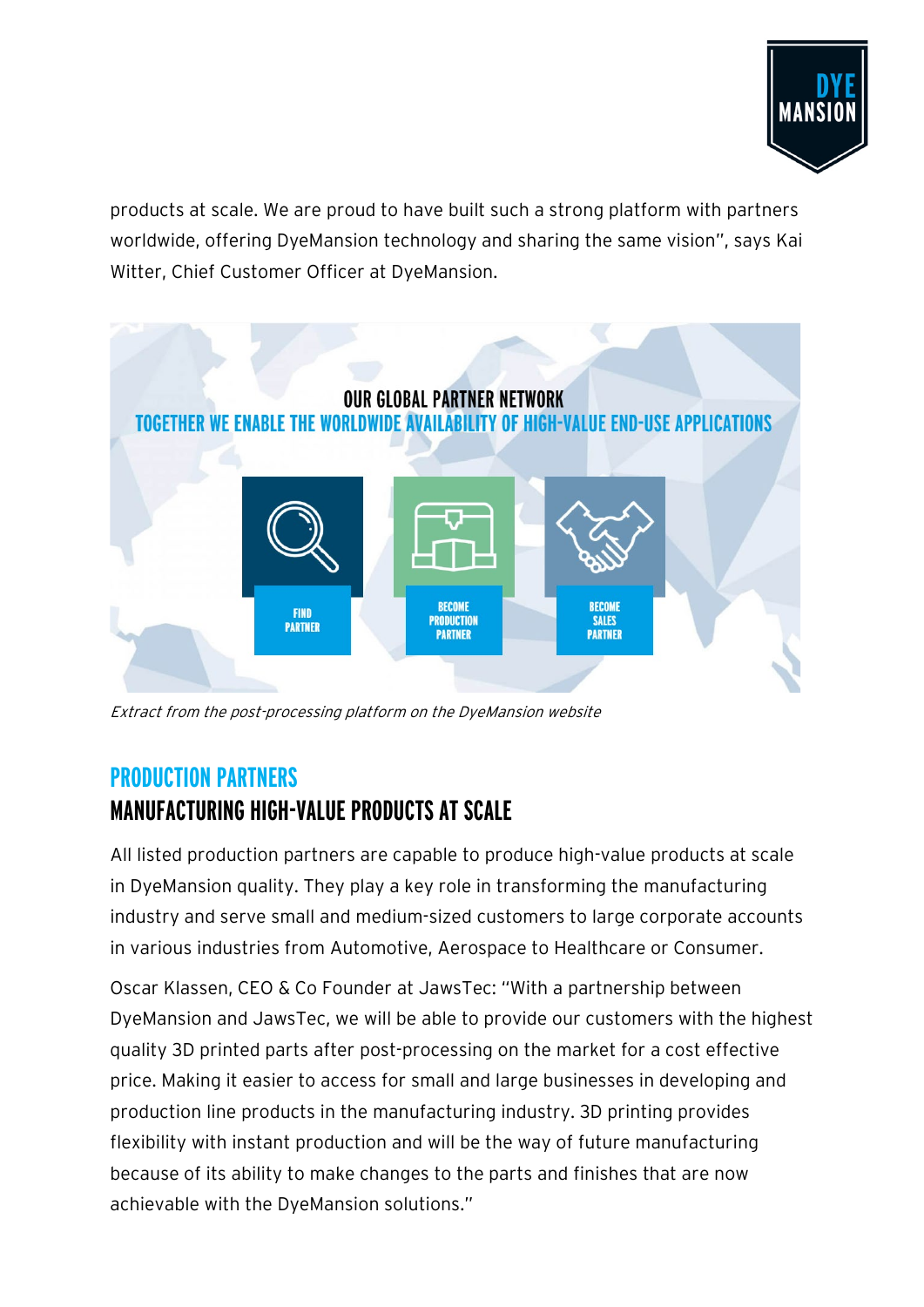

### **MOST RECENT ALLIANCES WITH PRODUCTION PARTNERS**

#### Akhani 3D, South Africa

Akhani 3D offers a comprehensive AM production service with a full Print-to-Product workflow, from design and optimization to SLS metal & polymer 3D-printing to finishing. For more information, visit: [www.akhani3d.com](https://www.akhani3d.com/)

#### JawsTec, United States

From small businesses to large production services: We enjoy working with customers on their 3D-print projects and assure that they get service & quality that exceeds their expectations. For more information, visit:<https://www.jawstec.com/>

#### Solaxis, Canada

Solaxis specializes in high-quality industrial 3D printing with advanced thermoplastics, for end-use production parts, functional prototypes and specialized tooling. For more information, visit: <https://solaxis.ca/en/>

#### Prototal, Sweden

The combined production capacity at Damvig and Prototal offers the market a wide range of industrial 3D printers within the SLA, SLS and MJF technologies. For more information, visit: <http://www.prototal.se/en>

#### Mophene 3D, China

As a world leader in flexible polymer SLS 3D printing, Mophene3D provides materials solution, 3D model building, and post-treatment service of printed articles. For more information, visit: [www.mophene3d.com](http://www.mophene3d.com/)









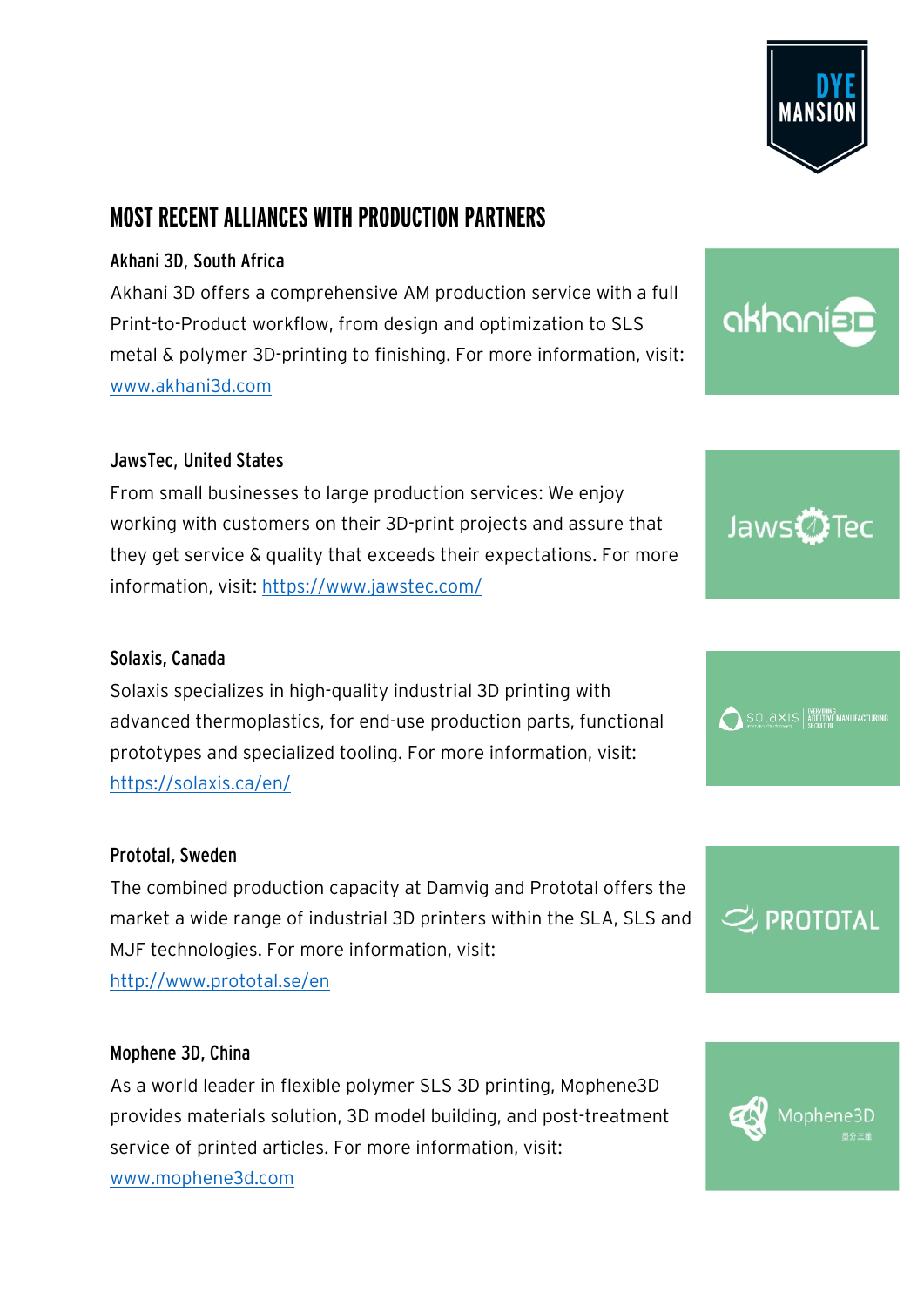

A full overview of production partners can be found here: <https://dyemansion.com/en/partner-platform/>

### **SALES PARTNERS GLOBAL AVAILABILITY OF POST-PROCESSING EQUIPMENT & CONSULTING AROUND THE COMPLETE AM PROCESS CHAIN**

DyeMansion's new partner model offers different levels – from a flexible entry version up to a Platinum status, which includes an entire end-to-end postprocessing workflow onsite. Detailed information can be requested through DyeMansion directly.

Hargurdeep Singh, VP of Additive Manufacturing at CAD MicroSolutions: "The DyeMansion Print-to-Product workflow is a perfect complement to HP Multi Jet Fusion technology and enables us to offer our customers a complete solution for the 3D-printing process chain. We're particularly excited that DyeMansion technology will give our customers in the Automotive industry the ability to overcome the strict color requirements of 3D-printed parts for automotive interiors."

### **MOST RECENT ALLIANCES WITH SALES PARTNERS**

#### AMKOREA, Korea

AMKOREA is a distributor of 3D printers and post-processing systems in Korea selling MJF (HP), SLA (Uniontech), SLS (ASPECT) systems, and DyeMansion technology. For more information, visit: [www.amkorea21.com](http://www.amkorea21.com/) 

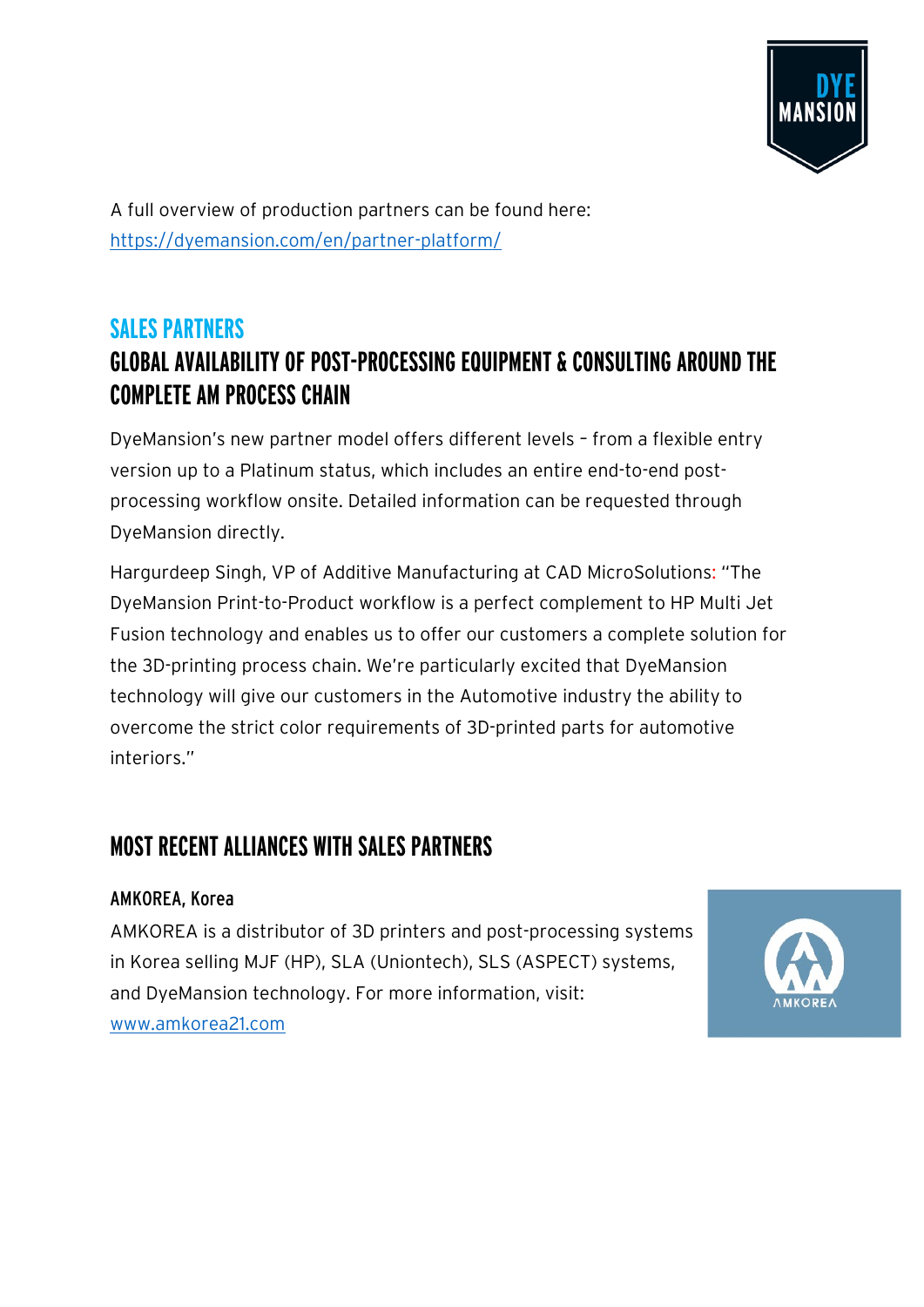#### CAD MicroSolutions, Canada

CAD MicroSolutions is a leading service partner and distributor of 3D technology to address the entire product development lifecycle in Canada. For more information, visit: [www.cadmicro.com](http://www.cadmicro.com/)

#### Centrum Druku, Poland

A national expert in the field of printing for business and image processing, powered by over 20 years of experience with quality confirmed by ISO standards. For more information, visit: [www.DyeMansion3D.pl/en/](https://eur01.safelinks.protection.outlook.com/?url=http%3A%2F%2Fwww.dyemansion3d.pl%2Fen%2F&data=01%7C01%7Csabrina.gugel%40dyemansion.com%7C144d7d0c89bf45e145dc08d821aced9a%7Ca3abb1e3514c45f5a54d16c4b87ec141%7C0&sdata=d3QAimpGE8dmUdSAVJLmmRmLGp4LjUQWQCAPpjKcO8I%3D&reserved=0)

#### Cimquest, United States

Cimquest is an industry-leading provider for advanced manufacturing products, including 3D Printing, CNC Programming, and 3D Scanning. For more information, visit: [www.cimquest-inc.com](http://www.cimquest-inc.com/)

#### druckerfachmann.de, Germany

Since 1998, druckerfachmann.de have been serving medium-sized businesses in Germany. druckerfachmann.de is an expert when it comes to Print-to-Product around the HP 3D-printing solutions. For more information, visit: [www.additive-fertigung-berlin.de](http://www.additive-fertigung-berlin.de/)

#### Global3D, Australia

Global3D Pty Ltd has its head office in Perth, Western Australia and caters to all states of Australia as well as New Zealand. Global3D is a 3D-printing and design hub, selling automated post-processing systems that are second to none – DyeMansion. For more information, visit: [www.global3d.com.au](http://www.global3d.com.au/)











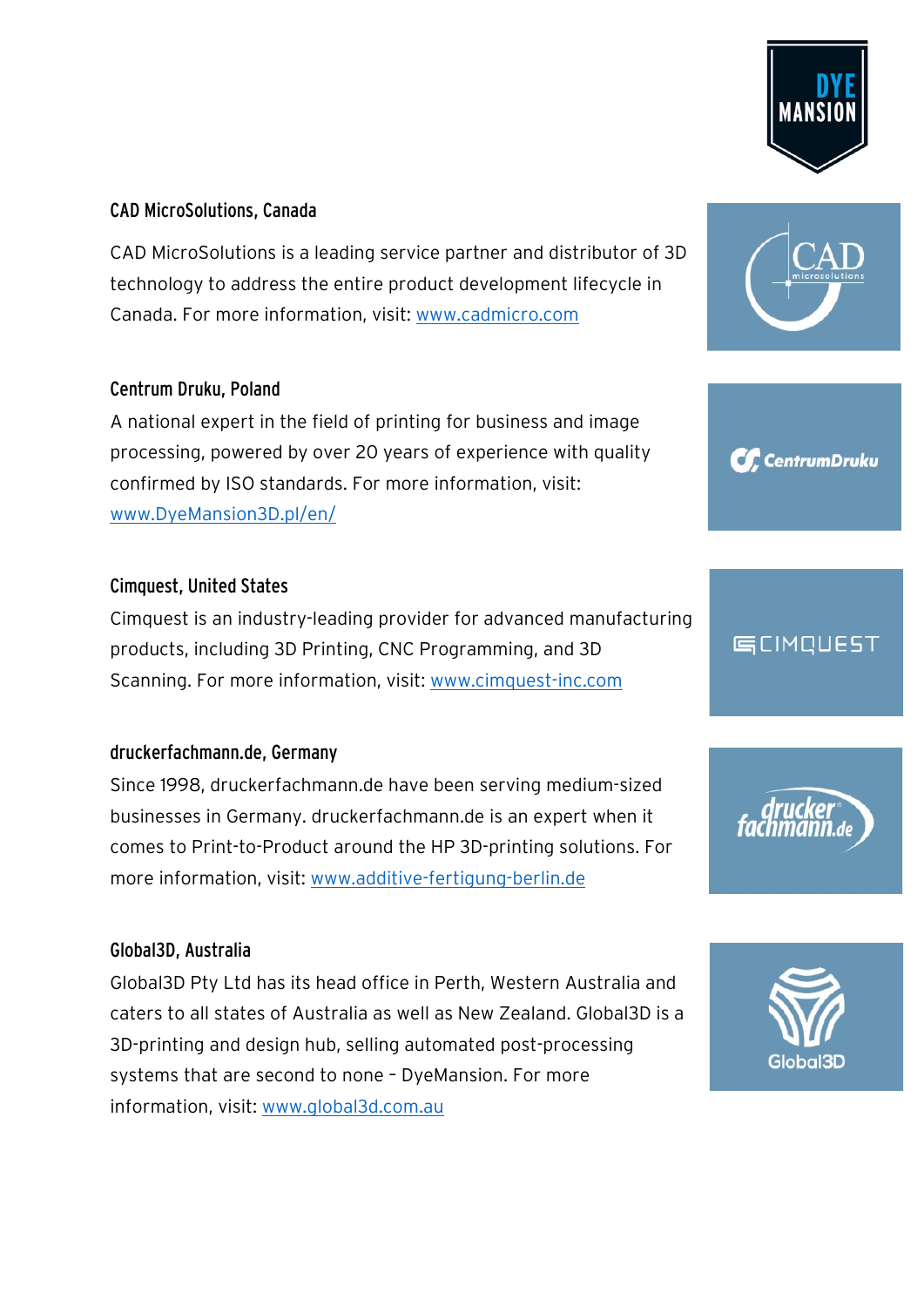#### 3D Maquinser, Spain & Portugal

3D Maquinser offers consulting & implementation of solutions for additive manufacturing and a complete integration of plastic & metal products in the production lines on the Iberian market. For more information, visit: [www.3dmaquinser.com](http://www.3dmaquinser.com/)

#### MasterGraphics, United States

MasterGraphics' mission is to provide the most advanced technology to their clients ensuring they have best-in-class processes, leveraging both 2D and 3D-printing. For more information, visit: www.mastergraphics.com

#### Rapid 3D, South Africa

Rapid 3D is shaping the future of industrial 3D-printing & Additive Manufacturing in sub-Saharan Africa and is a technology partner for proven vendors such as EOS and DyeMansion. For more information, visit: www.rapid3d.co.za

#### Shree Rapid Technologies, India

Incorporated in 1997, Shree Rapid Technologies is one of the largest and the only provider of Additive Manufacturing workflows in India with offerings ranging from design through print to post-processing. For more information, visit: [www.shreerapid.com](http://www.shreerapid.com/)

#### Techsoft, Austria

Techsoft provides superior solutions for the design and manufacturing industries and supports the complete product development process including Additive Manufacturing with HP MJF and the DyeMansion post-processing systems For more information, visit: [www.techsoft.at](http://www.techsoft.at/)



## **3D MAQUINSER**

MÄSTERGRAPHICS

### RAPiJ 30